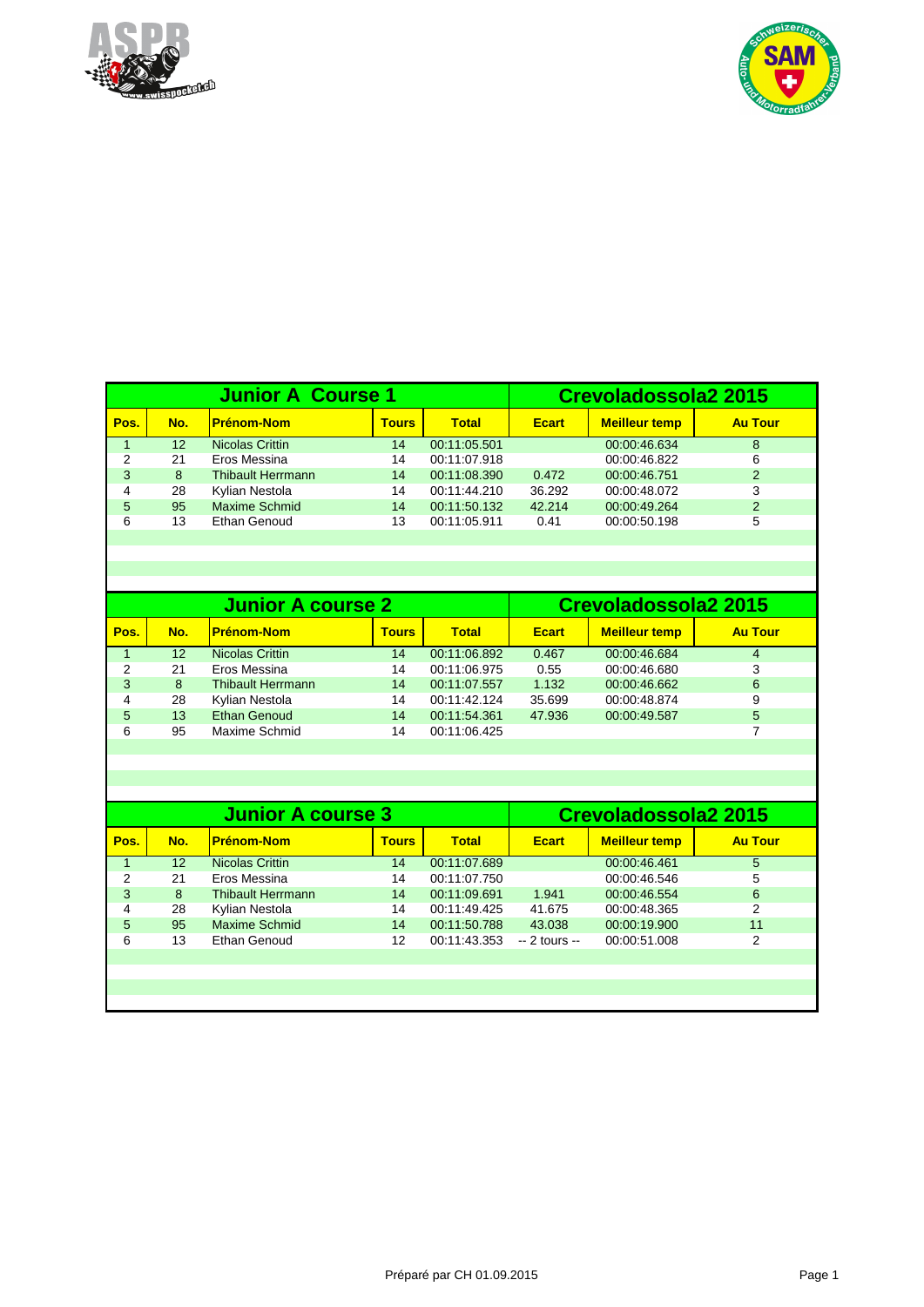



|              |                 | <b>Junior B Course 1</b> |                 |              |                | <b>Crevoladossola2 2015</b> |                |
|--------------|-----------------|--------------------------|-----------------|--------------|----------------|-----------------------------|----------------|
| Pos.         | No.             | <b>Prénom-Nom</b>        | <b>Tours</b>    | <b>Total</b> | <b>Ecart</b>   | <b>Meilleur temp</b>        | <b>Au Tour</b> |
| $\mathbf{1}$ | 46              | <b>Daniel Bento</b>      | 13              | 00:11:35.311 | 29.81          | 00:00:50.809                | 3              |
|              |                 |                          |                 |              |                |                             |                |
|              |                 |                          |                 |              |                |                             |                |
|              |                 |                          |                 |              |                |                             |                |
|              |                 |                          |                 |              |                |                             |                |
|              |                 |                          |                 |              |                |                             |                |
|              |                 |                          |                 |              |                |                             |                |
|              |                 |                          |                 |              |                |                             |                |
|              |                 | <b>Junior B Course 2</b> |                 |              |                | Crevoladossola2 2015        |                |
| Pos.         | No.             | <b>Prénom-Nom</b>        | <b>Tours</b>    | <b>Total</b> | <b>Ecart</b>   | <b>Meilleur temp</b>        | <b>Au Tour</b> |
| $\mathbf{1}$ | $\overline{46}$ | <b>Daniel Bento</b>      | $\overline{12}$ | 00:11:09.299 | $-2$ tours $-$ | 00:00:52.540                | $\overline{2}$ |
|              |                 |                          |                 |              |                |                             |                |
|              |                 |                          |                 |              |                |                             |                |
|              |                 |                          |                 |              |                |                             |                |
|              |                 |                          |                 |              |                |                             |                |
|              |                 |                          |                 |              |                |                             |                |
|              |                 |                          |                 |              |                |                             |                |
|              |                 | <b>Junior B Course 3</b> |                 |              |                | <b>Crevoladossola2 2015</b> |                |
| Pos.         | No.             | <b>Prénom-Nom</b>        | <b>Tours</b>    | <b>Total</b> | <b>Ecart</b>   | <b>Meilleur temp</b>        | <b>Au Tour</b> |
| $\mathbf{1}$ | 46              | <b>Daniel Bento</b>      | $\overline{13}$ | 00:11:47.879 | $-1$ tour $-$  | 00:00:52.449                | $\overline{6}$ |
|              |                 |                          |                 |              |                |                             |                |
|              |                 |                          |                 |              |                |                             |                |
|              |                 |                          |                 |              |                |                             |                |
|              |                 |                          |                 |              |                |                             |                |
|              |                 |                          |                 |              |                |                             |                |
|              |                 |                          |                 |              |                |                             |                |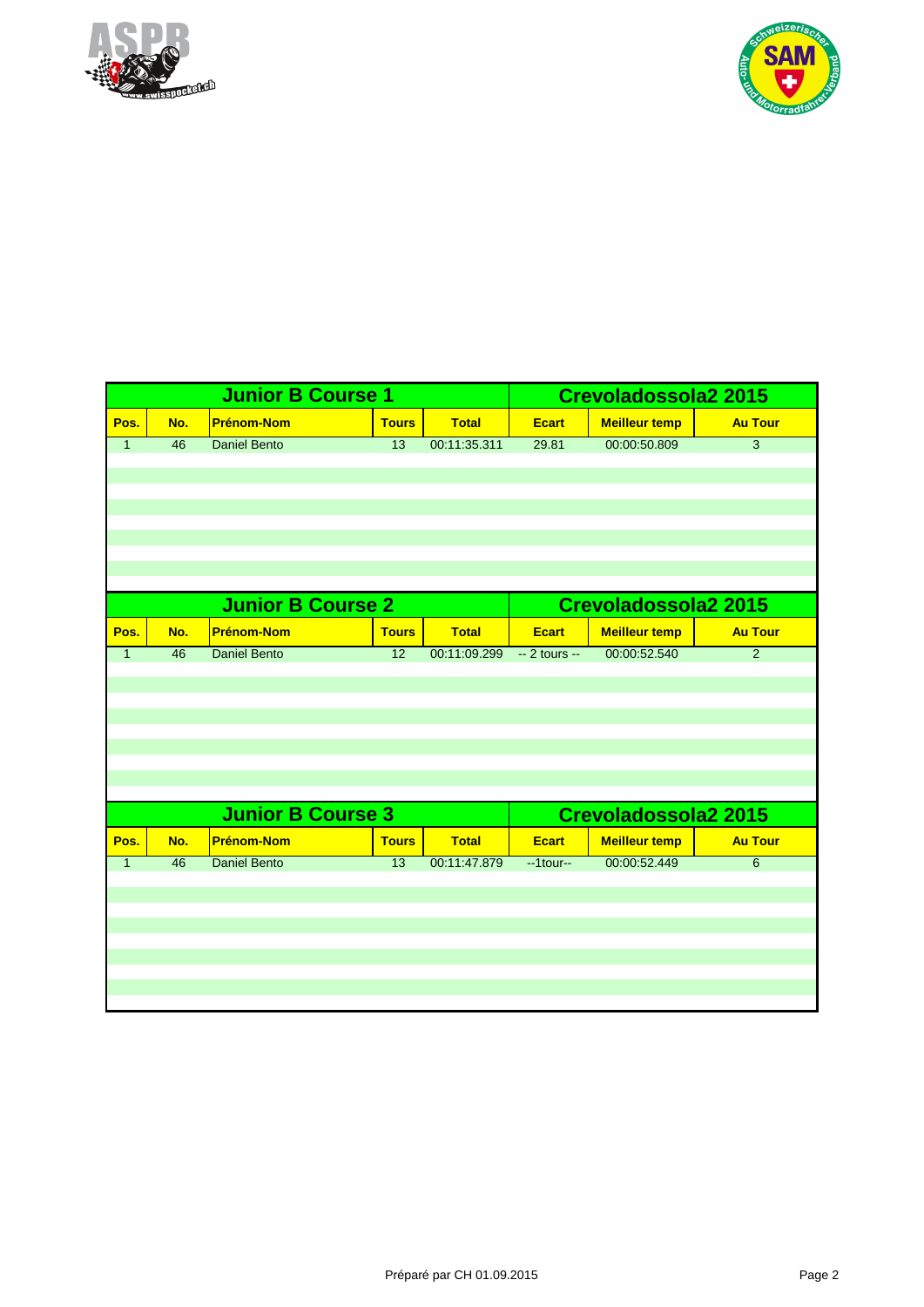



|      |     | <b>Open - Course 1</b> | Crevoladossola2 2015 |              |                |                      |                |
|------|-----|------------------------|----------------------|--------------|----------------|----------------------|----------------|
| Pos. | No. | <u> Prénom-Nom</u>     | <b>Tours</b>         | <b>Total</b> | <b>Ecart</b>   | <b>Meilleur temp</b> | <b>Au Tour</b> |
|      | 3   | Alexandre Masnada      | 16                   | 00:11:20.308 |                | 00:00:41.732         | 5              |
| 2    | 91  | David Liechti          | 16                   | 00:11:24.464 | 4.156          | 00:00:41.707         | 7              |
| 3    | 12  | Marco Graf             | 16                   | 00:11:31.683 | 11.375         | 00:00:42.466         | $\overline{2}$ |
| 4    | 28  | Luca Guarnaccia        | 16                   | 00:11:48.778 | 28.47          | 00:00:42.602         |                |
| 5    | 34  | <b>Antoine Tarin</b>   | 16                   | 00:12:00.618 | 40.31          | 00:00:43.568         | 2              |
| 6    | 111 | Jacques-François Wagen | 16                   | 00:12:03.303 | 42.995         | 00:00:43.929         | 7              |
|      | 31  | <b>Cristian Diaz</b>   | 15                   | 00:11:31.331 | $-1$ tour $-$  | 00:00:44.548         | 3              |
| 8    | 77  | Anael Parisod          | 14                   | 00:11:33.849 | $-2$ tours $-$ | 00:00:47.971         | 3              |
|      |     |                        |                      |              |                |                      |                |

|      |     | <b>Open - Course 2</b> | Crevoladossola2 2015 |              |                 |                      |                |
|------|-----|------------------------|----------------------|--------------|-----------------|----------------------|----------------|
| Pos. | No. | <u> Prénom-Nom</u>     | <b>Tours</b>         | <b>Total</b> | <b>Ecart</b>    | <b>Meilleur temp</b> | <b>Au Tour</b> |
|      | 91  | David Liechti          | 15                   | 00:10:54.497 |                 | 00:00:42.430         | 4              |
| 2    | 12  | Marco Graf             | 15                   | 00:10:56.914 | 2.417           | 00:00:42.785         | 6              |
| 3    | 111 | Jacques-Francois Wagen | 15                   | 00:11:27.139 | 32.642          | 00:00:44.045         | 3              |
| 4    | 31  | Cristian Diaz          | 15                   | 00:11:30.181 | 35.684          | 00:00:44.823         | 2              |
| 5.   | 3   | Alexandre Masnada      | 14                   | 00:11:35.702 | $-1$ tour $-$   | 00:00:47.224         | 11             |
| 6    | 77  | Anael Parisod          | 13                   | 00:10:53.879 | $-2$ tours $-$  | 00:00:47.414         |                |
|      |     | Alejandro Diaz         | 6                    | 00:04:29.633 | $-9$ tours $-$  | 00:00:43.059         | 3              |
| 8    | 28  | Luca Guarnaccia        | 5                    | 00:03:52.120 | $-10$ tours $-$ | 00:00:43.477         | 2              |

|      |     | <b>Open - Course 3</b> | Crevoladossola2 2015 |              |              |                      |                |
|------|-----|------------------------|----------------------|--------------|--------------|----------------------|----------------|
| Pos. | No. | <b>Prénom-Nom</b>      | <b>Tours</b>         | Total        | <b>Ecart</b> | <b>Meilleur temp</b> | <b>Au Tour</b> |
|      | 3   | Alexandre Masnada      | 15                   | 00:10:53.983 |              | 00:00:42.101         | 5              |
| 2    | 28  | Luca Guarnaccia        | 15                   | 00:11:05.242 | 11.259       | 00:00:43.369         | 3              |
| 3    | 91  | David Liechti          | 15                   | 00:11:05.589 |              | 00:00:42.070         | 2              |
| 4    | 12  | Marco Graf             | 15                   | 00:11:09.918 | 15.935       | 00:00:42.605         | 3              |
| 5.   | 34  | <b>Antoine Tarin</b>   | 15                   | 00:11:11.455 | 17.472       | 00:00:43.731         | 4              |
| 6    | 111 | Jacques-François Wagen | 15                   | 00:11:13.436 | 19.453       | 00:00:43.700         | 13             |
|      | 31  | <b>Cristian Diaz</b>   | 15                   | 00:11:35.393 | 41.41        | 00:00:44.699         | $\overline{2}$ |
| 8    | 77  | Anael Parisod          | 14                   | 00:11:33.434 | 27.845       | 00:00:47.672         | 14             |
|      |     |                        |                      |              |              |                      |                |